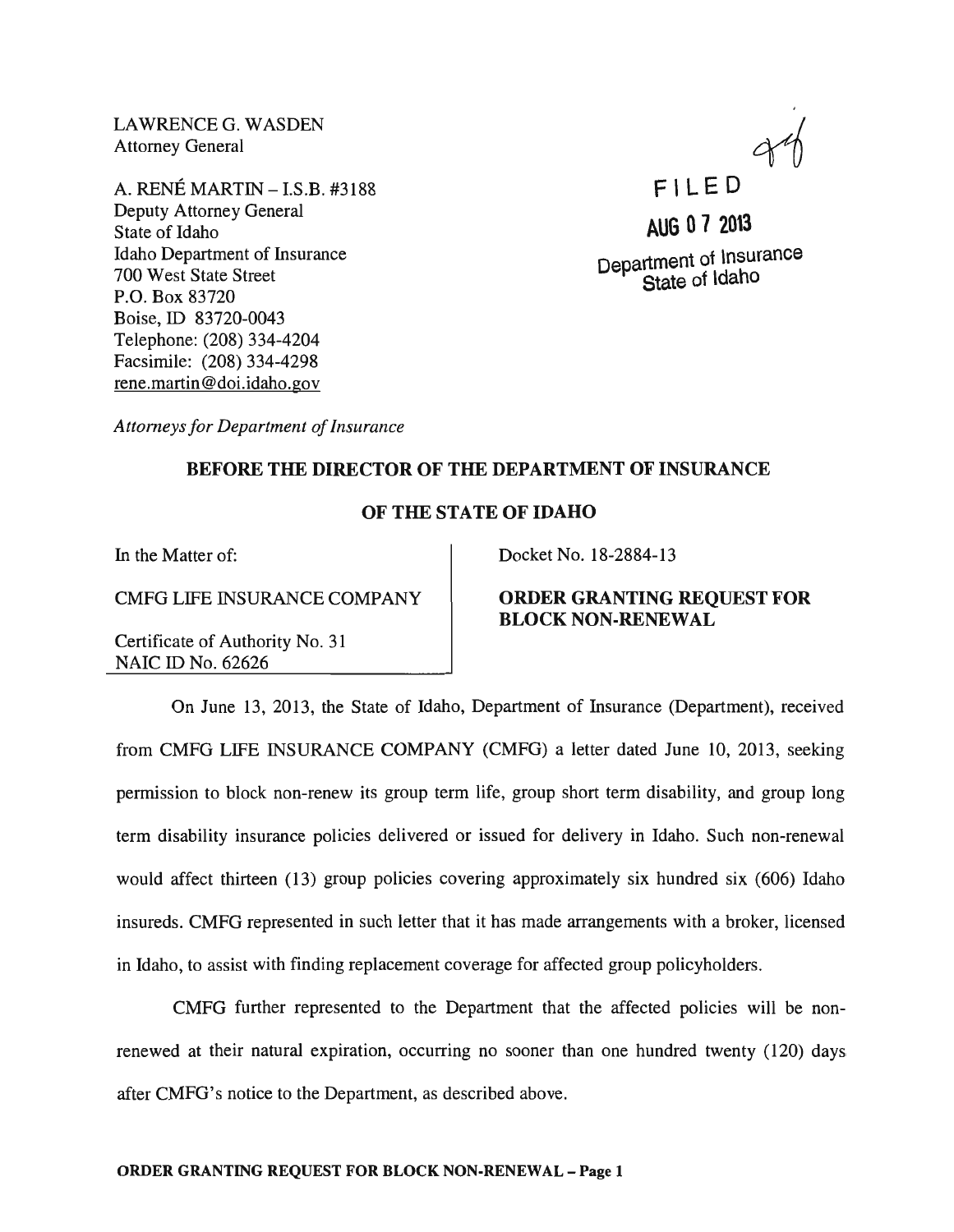The proposed effective date of the contemplated block non-renewal complies with the one hundred twenty (120) day notice requirement set forth in Idaho Code § 41-1841(1), so long as such nonrenewals occur on or after October 11, 2013.

The Director having reviewed the foregoing, the requirements of Idaho Code § 41-1841 appearing to have been met, and good cause appearing therefor,

NOW THEREFORE, IT IS HEREBY ORDERED that CMFG is authorized, pursuant to Idaho Code § 41-1841, to effectuate a block non-renewal of its group term life, group short term disability, and group long term disability insurance policies delivered or issued for delivery in Idaho beginning on October 11, 2013, which date is one hundred twenty (120) days after CMFG's notice to the Department requesting permission for such non-renewal, as described above. Based on CMFG's representation, such non-renewal will affect thirteen (13) group policies covering approximately six hundred six (606) Idaho insureds. CMFG shall provide reasonable notice to the groups and individual insureds affected by the non-renewals authorized by this order in accordance with the notice provisions included in the company's applicable insurance policies.

THIS ORDER is a final order of the Director and is EFFECTIVE IMMEDIATELY. DATED this  $\frac{1}{\sqrt{2}}$  day of August, 2013.

> STATE OF IDAHO DEPARTMENT OF INSURANCE

 $\sim$  $\overline{b}$ , by Director

 $\overline{t_{\sigma}}$  wILLIAM W. DEAL Director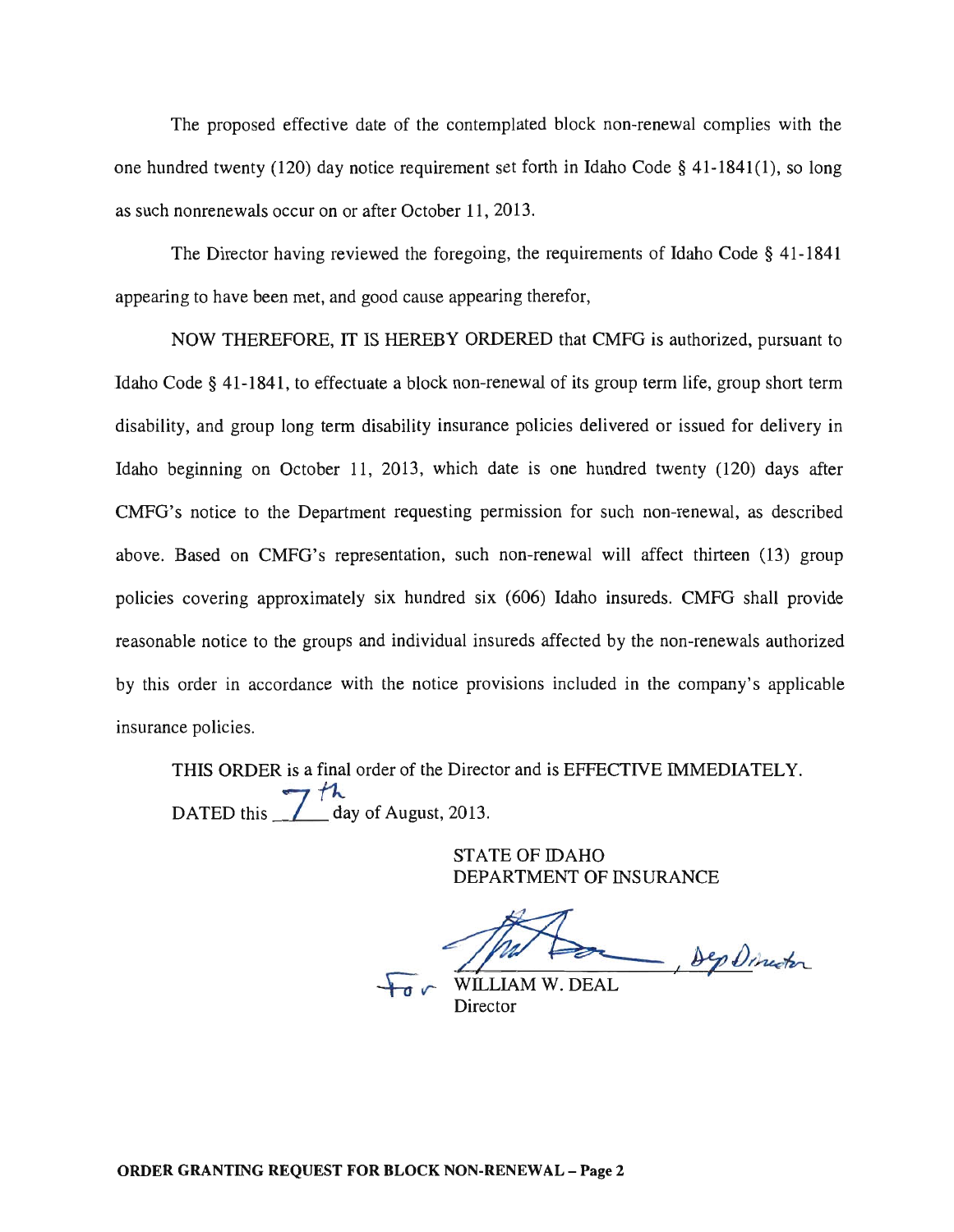#### NOTIFICATION OF RIGHTS

This is a final order of the Director. Any party may file a motion for reconsideration of this final order within fourteen (14) days of the service date of this order. The agency will dispose of the petition for reconsideration within twenty-one (21) days of its receipt, or the petition will be considered denied by operation of law. *See* Idaho Code § 67-5246(4).

Pursuant to Idaho Code §§ 67-5270 and 67-5272, any party aggrieved by this final order or orders previously issued in this case may appeal this final order and all previously issued orders in this case to district court by filing a petition in the district court of the county in which:

- i. A hearing was held,
- ii. The final agency action was taken,
- iii. The party seeking review of the order resides, or operates its principal place of business in Idaho, or
- iv. The real property or personal property that was the subject of the agency action is located.

An appeal must be filed within twenty-eight (28) days of (a) the service date of this final order, (b) an order denying petition for reconsideration, or (c) the failure within twenty-one (21) days to grant or deny a petition for reconsideration, whichever is later. *See* Idaho Code § 67- 5273. The filing of an appeal to district court does not itself stay the effectiveness or enforcement of the order under appeal.